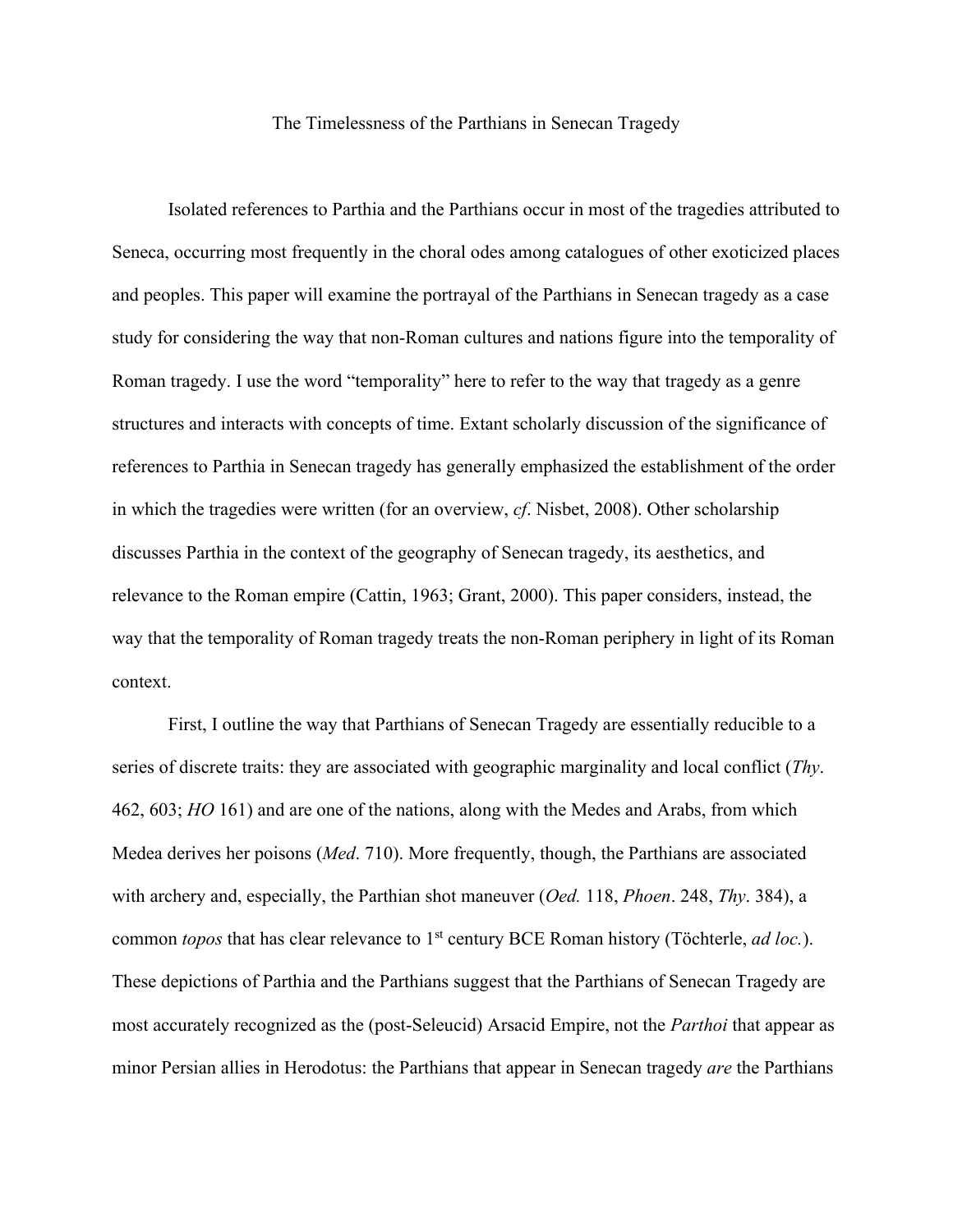of early imperial Rome. Essentially, the Parthia of Senecan tragedy lacks any sense of temporality that can be separated from the embedded idea of a future Rome.

Next, I use Walter Benjamin's critique of historicist formulations of progress to argue in this paper that Senecan tragedy conceives of radically different temporalities for the Parthians and the Romans. By projecting a homogenized, Orientalized "timelessness" onto the Parthians of the quasi-past, the Parthians are set up as an unchanging, constant presence that serves as a background to Roman progress. One way of reading the timelessness attributed to the Parthians might situate this phenomenon within Boyle's notion of the palimpsestic Senecan tragedy (Boyle 2008, 205-208), framing the appearance of the Parthians in Senecan tragedy as a neutral feature of the way that Seneca's tragedies intersperse Greek narratives with Roman elements. By projecting Rome's contemporary foes back into a chronologically ambiguous, Greek beforetime, however, Senecan tragedy erases the possibility of any development, genesis, or essential change in Parthia or the Parthians: they are inextricably bound up in what Benjamin describes as "empty, homogenous time," a time against which Roman progress is prefigured.

While Senecan tragedy is not set in chronological or historical time, but a mythologized past, by projecting the Arsacid Empire into the fictionalized "before-time" of the *fabula palliata* and essentializing the Parthians to a series of discrete qualities, Senecan tragedy creates a setting that is simultaneously difficult to fit into a specific chronology and predicated on a historicizing approach to Roman progress and Rome as an entity that has yet to come. Senecan tragedy attributes fundamentally different temporalities to the Parthians and to Greek and Roman entities. Although, unlike the *Aeneid*, Senecan tragedy does not *explicitly* anticipate the coming of Rome, the situation of Parthia and other non-Roman cultures within "empty, homogenous time" creates a distinction between non-Roman timelessness and Roman progress. This case